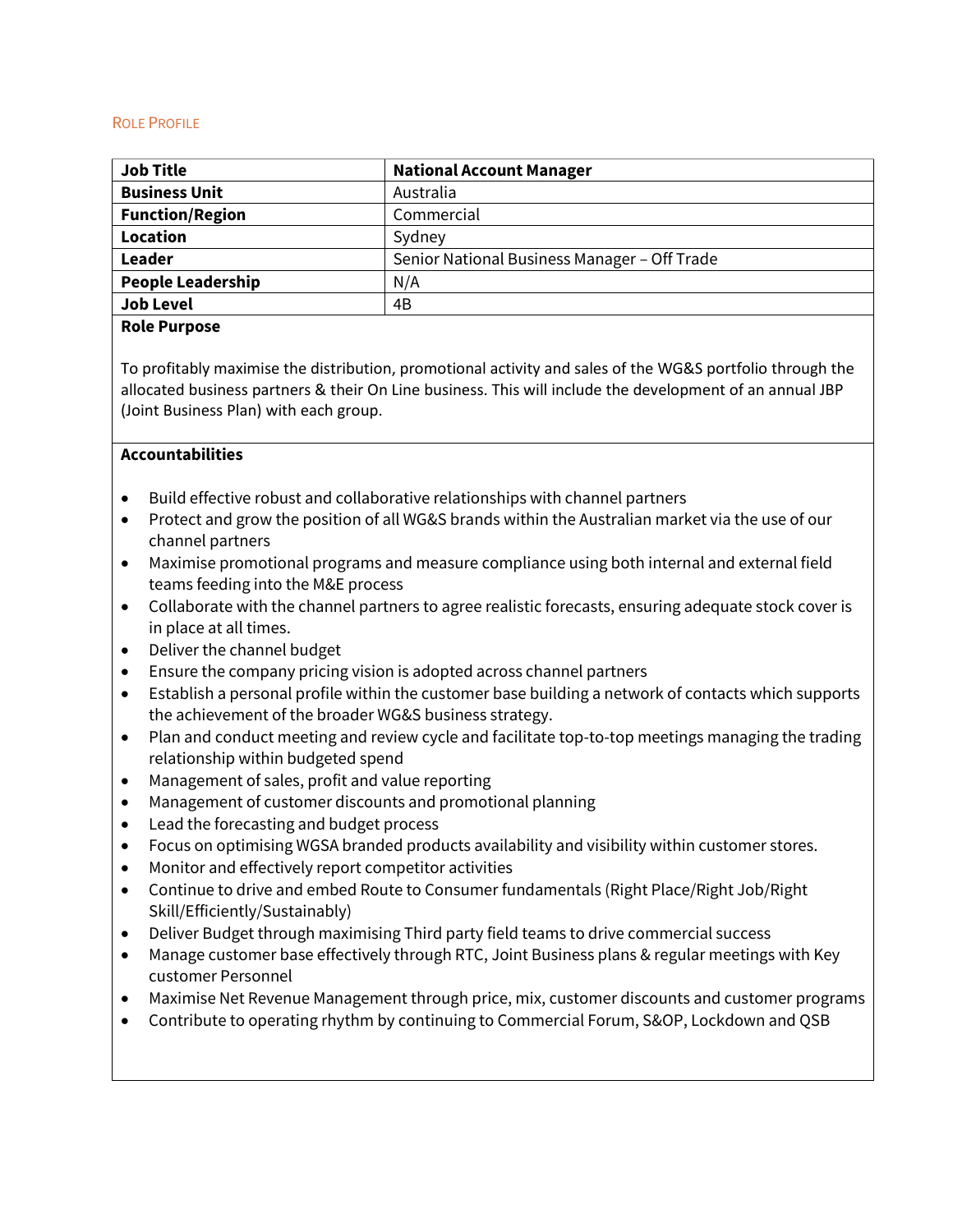# **Values**



BE

**PROUD** We are proud of our brands, our heritage, and our commitment to superior quality in our products



BE **RESPONSIBLE** We expect every individual and their teams to be accountable and to perform to their full potential



BE **SUSTAINABLE** We wish to make a positive contribution to our communities and to our environment



BE **PROFESSIONAL** We value integrity, transparency, professionalism and constructive debate within a team working culture



BE **ENTREPRENEURIAL** We foster a forward thinking and innovative culture that recognises the need for innovative thinking and continuous improvement



**THINK LONG TERM** We are proud of our brands, our heritage, and our commitment to superior quality in our products

### **Core Competencies:**

| <b>Deciding &amp; Initiating Action</b>                                                                                                                                                                                                                                                                                                                                                                                                                                                                            | <b>Leading &amp; Supervising</b>                                                                                                                                                                                                                                                                                                    |
|--------------------------------------------------------------------------------------------------------------------------------------------------------------------------------------------------------------------------------------------------------------------------------------------------------------------------------------------------------------------------------------------------------------------------------------------------------------------------------------------------------------------|-------------------------------------------------------------------------------------------------------------------------------------------------------------------------------------------------------------------------------------------------------------------------------------------------------------------------------------|
| Makes prompt, clear decisions which may<br>involve tough choices or considered risks<br>Takes responsibility for actions, projects and<br>$\bullet$<br>people<br>Takes initiative and acts with confidence<br>Initiates and generates activity                                                                                                                                                                                                                                                                     | Provides others with a clear direction<br>$\bullet$<br>Sets appropriate standards of behaviour<br>$\bullet$<br>Delegates work appropriately and fairly<br>$\bullet$<br>Motivates and empowers others<br>$\bullet$<br>Provides staff with development opportunities and<br>$\bullet$<br>coaching<br>Recruits staff of a high calibre |
| <b>Persuading &amp; Influencing</b>                                                                                                                                                                                                                                                                                                                                                                                                                                                                                | <b>Delivering Results &amp; Meeting Customer Expectations</b>                                                                                                                                                                                                                                                                       |
| Makes a strong personal impression on others<br>Gains clear agreement and commitment from<br>$\bullet$<br>others by persuading, convincing and<br>negotiating<br>Promotes ideas on behalf of self or others<br>Makes effective use of political processes to<br>$\bullet$<br>influence and persuade others                                                                                                                                                                                                         | Focuses on customer needs and satisfaction<br>$\bullet$<br>Sets high standards for quality and quantity<br>$\bullet$<br>Monitors and maintains quality and productivity<br>$\bullet$<br>Works in a systematic, methodical and orderly way<br>$\bullet$<br>Consistently achieves project goals.<br>$\bullet$                         |
| <b>Applying Expertise &amp; Technology</b>                                                                                                                                                                                                                                                                                                                                                                                                                                                                         | <b>Coping with Pressures &amp; Setbacks</b>                                                                                                                                                                                                                                                                                         |
| Applies specialist and detailed technical<br>expertise<br>Develops job knowledge and expertise through<br>$\bullet$<br>continual professional development<br>Shares expertise and knowledge with others<br>$\bullet$<br>Uses technology to achieve work objectives<br>$\bullet$<br>Demonstrates appropriate physical co-<br>$\bullet$<br>ordination and endurance, manual skill, spatial<br>awareness and dexterity<br>Demonstrates an understanding of different<br>٠<br>organisational departments and functions | Works productively in a pressurised environment<br>Keeps emotions under control during difficult<br>$\bullet$<br>situations<br>Balances the demands of a work life and a<br>$\bullet$<br>personal life.<br>Maintains a positive outlook at work.<br>$\bullet$<br>Handles criticism well and learns from it.<br>$\bullet$            |